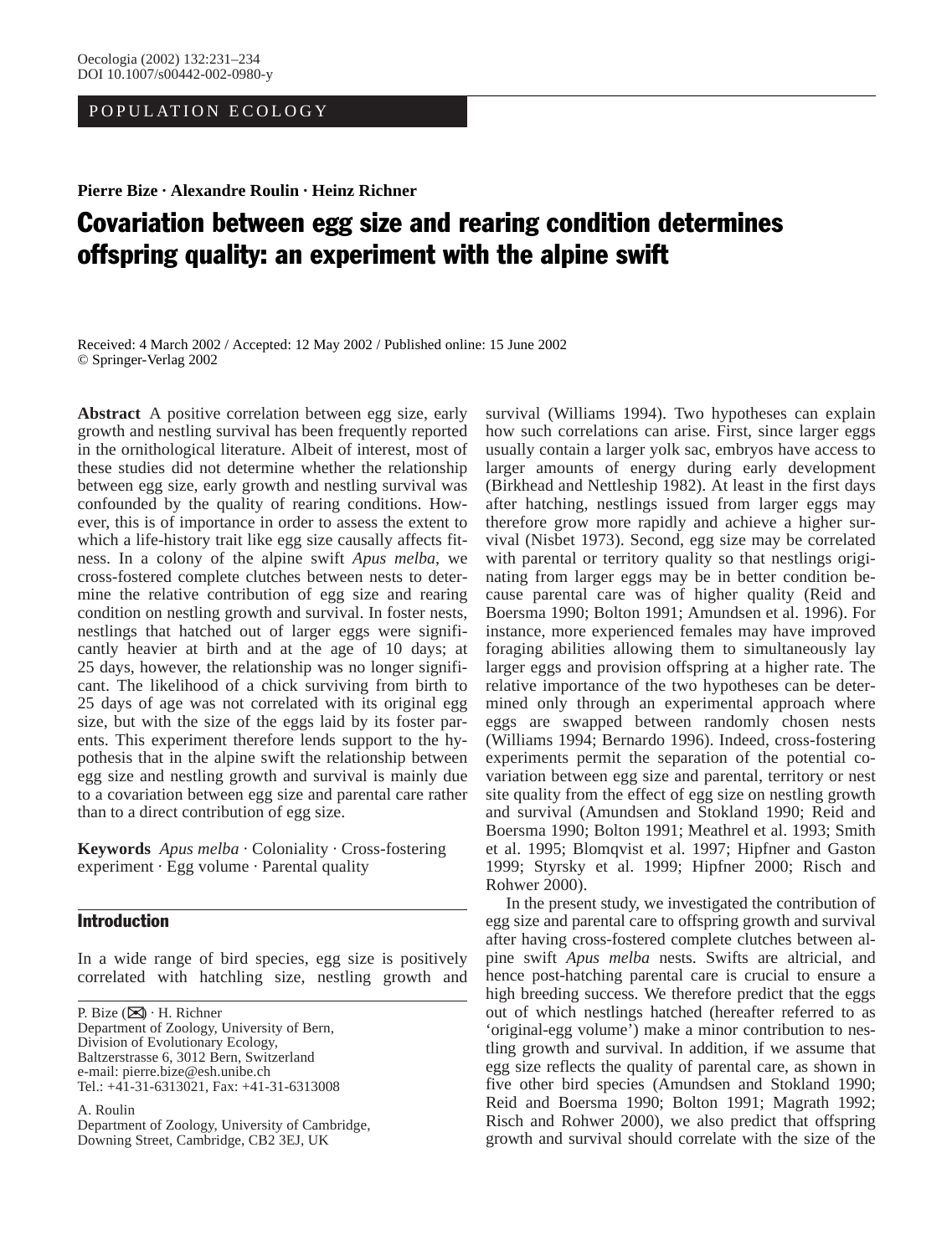**Table 1** Relationships between egg volume and hatching success, nestling survival, and body mass. Original-egg volume refers to the mean volume of the eggs out of which nestlings hatched, and foster-parents-egg volume refers to the mean volume of eggs laid by their foster mother. Changes in deviance of a logistic regression (∆), standardised coefficients of a multiple linear regressions (β) and statistical significance (*P*-values) are presented.

| Trait                                                               | Age (days)           | Sample size                | Original-egg volume                                                                 |                                         | Foster-parents-egg volume                                                               |                                       |
|---------------------------------------------------------------------|----------------------|----------------------------|-------------------------------------------------------------------------------------|-----------------------------------------|-----------------------------------------------------------------------------------------|---------------------------------------|
|                                                                     |                      |                            | Coeff                                                                               |                                         | Coeff                                                                                   |                                       |
| Hatching success<br>Nestling survival<br>Nestling mass <sup>a</sup> | $0 - 25$<br>10<br>25 | 41<br>41<br>41<br>41<br>41 | $\Delta = -0.85$<br>$\Delta = 0.95$<br>$\beta = 0.60$<br>$6=0.38$<br>$\beta = 0.16$ | 0.40<br>0.42<br>< 0.001<br>0.01<br>0.26 | $\Delta = 0.09$<br>$\Delta = 3.82$<br>$\beta = 0.02$<br>$\beta=0.01$<br>$\beta = -0.24$ | 0.93<br>0.007<br>0.90<br>0.23<br>0.11 |

<sup>a</sup> We controlled for brood size because it varied throughout the experiment due to the death of some nestlings and because mean nestling body mass was inversely correlated with brood size (Pearson's coefficients of correlation between brood size and nestling mass: *r*=–0.28 and *P*=0.07 at day 0, *r*=–0.20 and *P*=0.22 at day 10, and *r*=–0.48 and *P*<0.01 at day 25)

eggs laid by foster parents (hereafter referred to as 'fosterparents-egg volume').

### Materials and methods

#### The alpine swift

The socially monogamous alpine swift is a trans-Saharan migrant insectivorous bird that spends most of its lifetime on the wing. It reproduces in colonies of a few to several hundred pairs in holes in cliffs or under the rooves of tall buildings. A single clutch is produced per year containing 1–4 eggs laid at 1-day intervals. Both parents incubate the clutch for 20 days, and then feed the offspring up to fledging at an age of 50–70 days. The clutch requires 1–2 days to hatch (mean=1 day, SD=0.8 day, *n*=52 clutches; unpublished data). Adults are sexually mature at the age of 2–3 years. The oldest recaptured individual reported was 26 years old (Arn 1960).

#### General field procedures

The field study was conducted in 2000 in Bienne (Switzerland: 47°10′N, 7°12′E) in a colony of 115 breeding pairs located in a building. At the beginning of April, nests were checked every other day to determine the date of clutch initiation and completion. The laying date of each egg was recorded and its position in the laying sequence written on the shell with a pen. Egg length (*L*) and breadth (*B*) were measured to the nearest 0.1 mm. Egg volume (*V*) was then determined with the formula  $V = LB^2\pi/6$ . Egg volume was highly correlated with egg mass (*r*=0.98, *P*<0.001, *n*=41). In the statistical analyses, we considered egg volume to be an index of egg size instead of egg mass because egg mass was missing for one clutch. Close to hatching, we checked nests every day between 1300 and 1600 hours to determine hatching date (=day 0). Nestlings were weighed to the nearest 0.1 g at day 0, 10 and 25. We did not measure nestlings after 25 days of age because they start to invade neighbouring nests and are frequently adopted by foster families (Arn 1960).

#### Cross-fostering experiments

Within 48 h after clutch completion, we swapped complete clutches between nests. We did not carry out a partial cross-fostering experiment (e.g. half of the eggs are swapped between nests) to avoid altering subtle adaptation of intra-clutch egg size variation (Vinuela 1997) and to avoid the possibility that parents feed preferentially larger or smaller chicks of different origins (Slagsvold 1997). For our experiment, we considered only modal clutches of three eggs, because not enough clutches of other sizes (21% of 75 easily accessible nests) were available for cross-fostering experiments. In total, 42 clutches were matched in pairs with the criterion that two clutches of the same pair were laid at the same date. If several pairs completed their clutch on the same day, we randomly allocated nests to a given pair. Within pairs of nests, mean egg size was not correlated (Pearson correlation, *r*=0.10, *n*=42, *P*=0.52). Laying date was not correlated with egg size (for each clutch a mean value was calculated; Spearman rank correlation, *r*=–0.024, *n*=42 nests, *P*=0.88).

#### Statistical analyses

We investigated the relative contribution of original-egg volume and foster-parents-egg volume to hatching success and nestling survival via logistic regression analyses, and nestling mass via multiple linear regression analyses. Logistic regression analyses were performed with binomial errors and a logit link, with the number of hatchlings or nestlings as the dependent variable, and clutch size or brood size at hatching as the binomial denominator. Siblings were not considered as independent data points, and to avoid pseudoreplication we therefore used mean body mass of siblings in the statistical analyses. One clutch was excluded from the analyses because we accidentally broke one egg, which reduced sample size to 41 experimental clutches. Statistical tests are twotailed and mean values are given  $\pm 1$  SE.

# **Results**

One to three chicks hatched per clutch (mean=2.8±0.1, *n*=41); no clutch failed, and overall hatching success was high (114 out of 123 eggs hatched, 93%). The proportion of eggs that hatched in a nest was neither associated with original-egg volume nor with foster-parents-egg volume (Table 1). From hatching to the age of 25 days, 8 out of 114 nestlings (7%) died in 6 out of 41 nests (15%). The proportion of nestlings in a brood that survived up to 25 days of age was not correlated with original-egg volume, but with the volume of the eggs laid by the foster mother (Table 1). After controlling for brood size, nestlings issued from larger eggs were heavier at both hatching and 10 days of age but not at 25 days (Table 1). Egg volume of foster parents was not significantly correlated with body mass of their foster offspring at hatching, 10 and 25 days later (Table 1).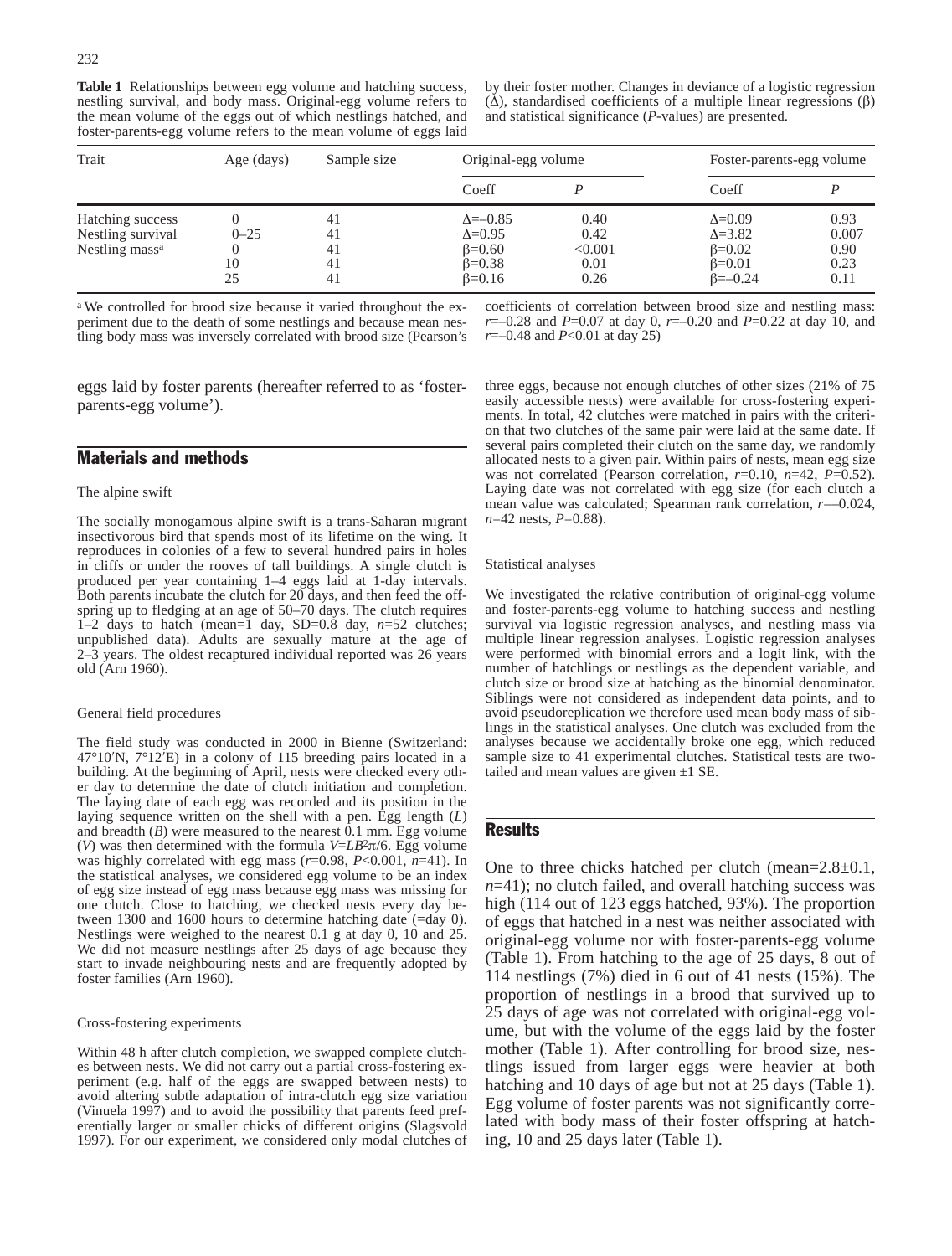# **Discussion**

In line with previous similar experiments in other bird species, hatching success was neither correlated with original-egg nor with foster-mother-egg size (Reid and Boersma 1990; Smith et al. 1995; Risch and Rohwer 2000; but see Amundsen et al. 1996). Furthermore, hatchling body mass was correlated with original-egg volume but not with foster-parents-egg volume (Reid and Boersma 1990; Bolton 1991; Smith et al. 1995; Blomqvist et al. 1997; Styrsky et al. 1999; Hipfner 2000). This suggests that hatchling body mass depends on the amount of energy packed into eggs (larger eggs contain a larger yolk sac; Rofstad and Sandvik 1987) but not on incubation efficiency, which might be correlated with the size of the eggs foster parents laid. The absence of a significant relationship between original egg size and nestling survival until 25 days after hatching is difficult to interpret because nestling mortality was low in the year 2000. It cannot be excluded that a positive relationship between egg size and nestling survival is detectable in years when nestling mortality is high. In alpine swifts, 7–99% of the nestlings die every year before fledging (mean=28%, *n*=24 years; Arn 1960). Finally, we found that the positive relationship between originalegg size and nestling body mass decreased from hatching to half way through the rearing period, as already reported in other altricial birds (Williams 1994; but see Reid and Boersma 1990; Styrsky et al. 1999). This probably reflects the fact that at hatching, body mass depends mainly on the amount of energy stored in eggs (larger eggs have larger stores), whereas at later stages body mass also depends on other factors like parental feeding rate or environmental quality (Smith and Bruum 1998; Styrsky et al. 1999; but see Styrsky et al. 2000).

The observation that nestling survival was positively correlated with the size of eggs laid by foster parents indicates that egg size covaries with parental or territory quality as already documented in five other bird species (Amundsen and Stokland 1990; Reid and Boersma 1990; Bolton 1991; Magrath 1992; Risch and Rohwer 2000). As in most colonial birds, alpine swift parents do not defend a territory but only the surroundings of their nest. Therefore, the effect of foster egg size on nestling survival may be due to either the quality of parents or of the nest site. These two alternatives are plausible because maternal age (review in Saether 1990), experience (Thomas 1983; Weimerskirch 1990; Sydeman and Emslie 1992), and condition (Murphy 1986; Smith et al. 1993) all correlate with egg size. Furthermore, females may also produce larger eggs when mated with higherquality males (Cunningham and Russell 2000). Finally, nest quality can vary within the same colony, since in the alpine swift ectoparasites are not randomly distributed within a colony, with some parts of it being more infested (Roulin et al. 1998). Further studies are required to determine whether nest site also reflects parental quality (Hoi et al. 1994; Grubbauer and Hoi 1996).

**Acknowledgements** We are grateful to Theo Marbot for allowing us to work in the alpine swift colony he has been monitoring since 1956, and for his participation in the fieldwork. The cross-fostering experiment was conducted with the permission of the "Veterinärdienst des Kantons Bern" (No. 30/00). We thank the Swiss National Science Foundation for support (grant #31-53956.98 to HR and #823A-064710 to AR).

#### References

- Amundsen T, Stokland JN (1990) Egg size and parental quality influence nestling growth in the shag. Auk 107:410–413
- Amundsen T, Lorentsen S-H, Tveraa T (1996) Effects of egg size and parental quality on early nestling growth: an experiment with the Antarctic petrel. J Anim Ecol 65:545–555
- Arn H (1960) Biologische Studien am Alpensegler. Vogt-Schild, Solothurn, Switzerland
- Bernardo J (1996) Maternal effects in animal ecology. Am Zool 36:83–105
- Birkhead TR, Nettleship DN (1982) The adaptative significance of egg size and laying date in Thick-billed Murres (*Uria lomvia* L.). Ecology 63:300–306
- Blomqvist D, Johansson OC, Gotmark F (1997) Parental quality and egg size affect chick survival in a precocial bird, the lapwing *Vanellus vanellus*. Oecologia 110:18–24
- Bolton M (1991) Determinants of chick survival in the lesser black-backed gull: relative contributions of egg size and parental quality. J Anim Ecol 60:949–960
- Cunningham EJA, Russell AF (2000) Egg investment is influenced by male attractiveness in the mallard. Nature 404:74-77
- Grubbauer P, Hoi H (1996) Female penduline tits (*Remiz pendulinus*) choosing high quality nests benefit by decreased incubation effort and increased hatching success. Ecoscience 3:274–279
- Hipfner JM (2000) The effect of egg size on post-hatching development in the Razorbill: an experimental study. J Avian Biol 31:112–118
- Hipfner JM, Gaston AJ (1999) The relationship between egg size and posthatching development in the Thick-billed Murre. Ecology 80:1289–1297
- Hoi H, Schleicher B,Valera F (1994) Female mate choice and nest desertion in penduline tits, *Remiz Pendulinus* – the importance of nest quality. Anim Behav 48:743–746
- Magrath RD (1992) The effect of egg mass and survival of blackbirds: a field experiment. J Zool 227:639-653
- Meathrel CE, Bradley JS, Wooller RD, Skira IJ (1993) The effect of parental condition on egg-size and reproductive success in shorttailed shearwaters *Puffinus tenuirostris*. Oecologia 93:162–164
- Murphy MT (1986) Body size and condition, timing of breeding, and aspects of egg production in Eastern Kingbirds. Auk 103:465–476
- Nisbet ICT (1973) Courtship feeding, egg size and breeding success in common terns. Nature  $241:141-142$
- Reid WV, Boersma PD (1990) Parental quality and selection on egg size in the magellanic penguin. Evolution 44:1780–1786
- Risch T, Rohwer F (2000) Effects of parental quality and egg size on growth and survival of herring gull chicks. Can J Zool 78:967–973
- Rofstad G, Sandvik J (1987) Morphology of hatchling Hooded Crows and its relation to egg volume. Condor 89:494–499
- Roulin A, Ducrest A-L, Jeanmonod J, Broch L (1998) Prévalence et intensité parasitaire d'un Hippoboscide (Diptera) chez les jeunes martinets à ventre blanc *Apus melba*. Nos Oiseaux 45:185–190
- Saether B-E (1990) Age-specific variation in reproductive performance of birds. In: Power DM (ed) Current ornithology. Plenum Press, New York, pp 251–283
- Slagsvold T (1997) Brood division in birds in relation to offspring size: sibling rivalry and parental control. Anim Behav 54:1357– 1368